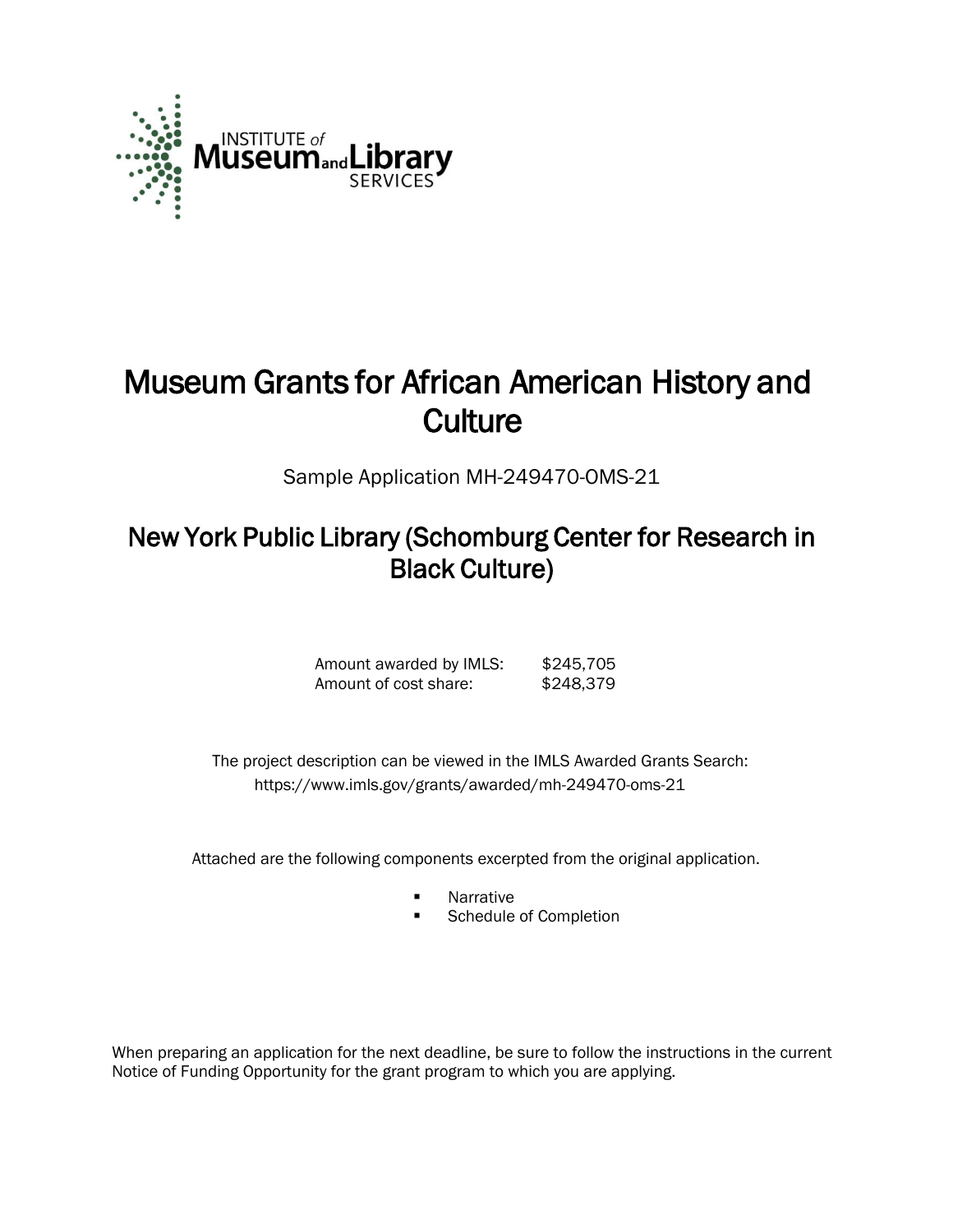#### **Project Narrative**

## **1. Project Justification**

The New York Public Library's (NYPL) Schomburg Center for Research in Black Culture requests funding to support a three-year Teacher Education Project that will help to increase implementation of Schomburg-created curricula in classrooms. The confluence of the global COVID-19 pandemic and a national reckoning with racial inequality has precipitated an increased demand for high-quality, classroom-ready lesson plans that explore themes relating to Black History. The Schomburg Center is currently producing such curricula as a series of 15 specially designed lesson plans collectively known as the Schomburg Curriculum. The proposed Teacher Education Project aims to expand both the geographical and pedagogical scope of educators' use of the Schomburg Curriculum, while continuing development of the Curriculum as a dynamic educational resource.

Initial development of the Schomburg Curriculum is being supported through the IMLS-funded Schomburg Curriculum Project, currently in its second year of a three-year project period. The newly proposed Teacher Education Project will build directly on this work, with a goal to first expand the scope of teacher adoption of the Curriculum throughout the New York City metropolitan area and New York State, and to lay the groundwork for targeting audiences at a national and global level in the future. This project will establish a new Professional Development Specialist position at the Schomburg Center, whose primary role will be to produce and conduct professional development training workshops for classroom teachers. These workshops will focus on providing educators with the necessary knowledge, skills, and tools to integrate the Schomburg Curriculum as part of their classroom lessons. The Teacher Education Project will also support continuing the work of Schomburg's Curriculum Writer, currently funded through the Curriculum Project, for an additional one and half years, in order to continue expanding the Schomburg Curriculum to meet the present needs of teachers.

The Schomburg Curriculum is designed to introduce new knowledge and ideas relating to Black History and the African Diaspora into middle and high school classrooms by utilizing Schomburg archival items that are historically significant and intriguing for young students, as well as the work of contemporary scholars in the field. The Schomburg Center's rich collections consist of more than 11 million items, including manuscript collections, photographic images, artwork, moving image and recorded sound, and a variety of other rare and unique materials related to the Black experience. Among these holdings are the archives of Maya Angelou, James Baldwin, Sonny Rollins, and Malcolm X; the records of the Civil Rights Congress; writings in 60 different African indigenous languages; artwork by Aaron Douglas, Jacob Lawrence, and Romare Bearden; photographs by Chester Higgins; and radio broadcasts and recordings by Marcus Garvey and Booker T. Washington.

Each lesson in the Curriculum invites teachers and students to rethink popular narratives about Black History. However, the themes in the Curriculum—which currently include Transatlantic Slavery, Black Power, and Black Women's Stories—are often new not only to students, but to their teachers as well. This project aims to alleviate barriers to adopting the Schomburg Curriculum and effectively incorporating Curriculum themes into classroom lessons. The Professional Development Specialist will address this aim by providing educational workshops for teachers focused on the Schomburg Curriculum. These workshops will serve as collaborative spaces for teachers to hold discussions, ask questions, increase their knowledge of Black History and the Schomburg's collections, and digest Curriculum themes, with the ultimate goal of better equipping these educators to help their students do the same.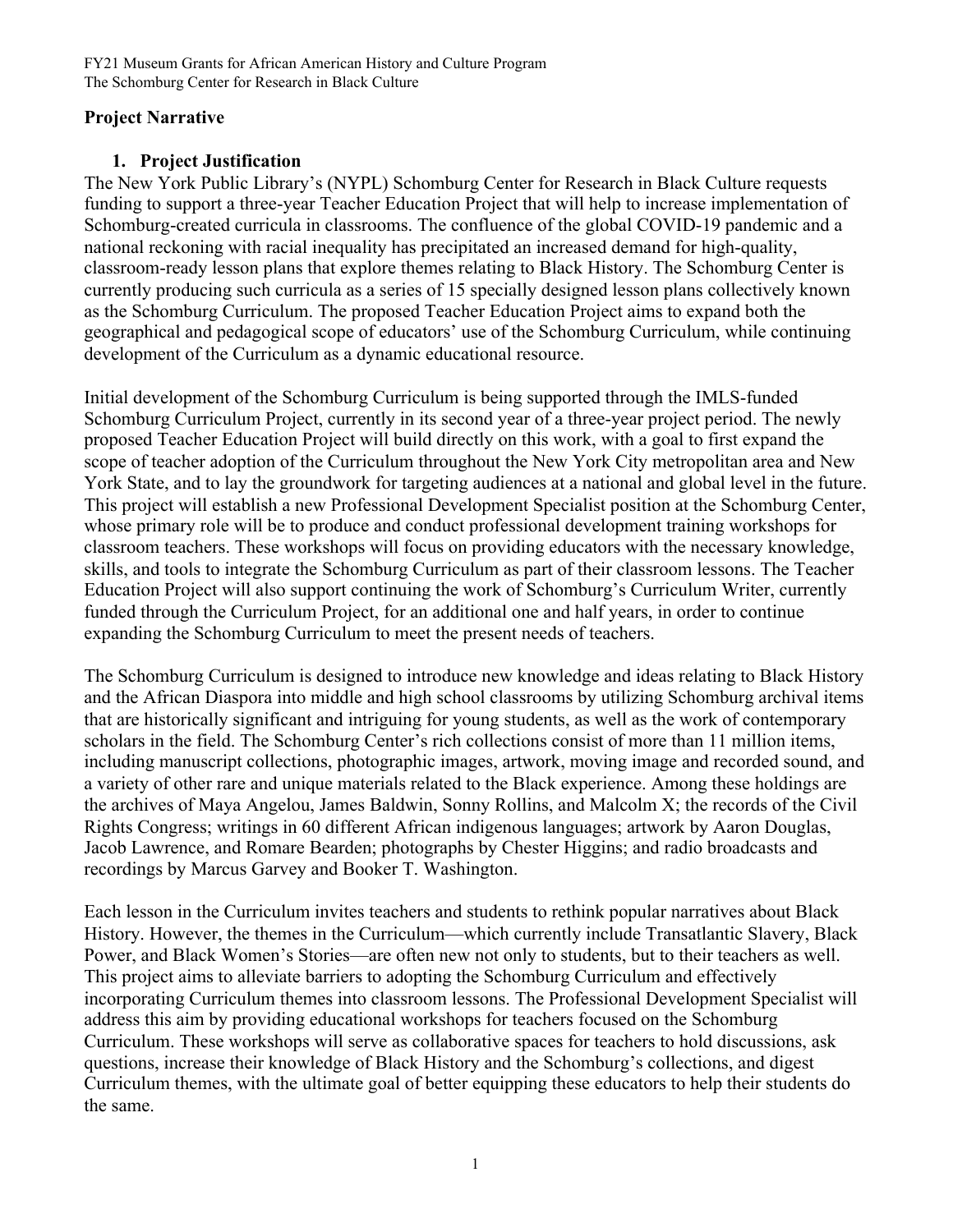To meet the increased demand for curricula, the Schomburg Center has accelerated the Curriculum Project timeline and plans to publicly release each of the three Curriculum themes as they are completed. The staff of Schomburg's Education Department have also found through analysis of feedback from educator surveys and Curriculum-based workshops, that the demand for the Curriculum as a resource, and support for incorporating the Curriculum into lesson plans, exceeds the capacity of the Schomburg's current personnel. While the Curriculum Project was initially intended to provide "interventions" to deepen classroom discussions already in progress, many teachers expressed the need for more comprehensive resources and ideas for how to begin exploring Black History themes with their students.

In the summer of 2020, Schomburg Education staff began testing lessons from the first Curriculum theme of Transatlantic Slavery in virtual workshops with teachers, which were planned and led by the Curriculum Writer. During this testing phase, it became apparent that the scope of work involved in writing the Curriculum concurrently with developing and conducting educator workshops to assist with its implementation was unsustainable, and would necessitate an additional staff position dedicated to working with teachers. The Professional Development Specialist position fills this need by allowing the Schomburg Center to continue growing its curricular resources, while simultaneously engaging deeply with teachers who want to learn how to use them.

The Professional Development Specialist will serve as a knowledgeable and accessible resource for educators—a teacher of teachers—who can fulfill the growing demand for comprehensive assistance with incorporating the Schomburg Curriculum into the classroom. Furthermore, extending the work of the current Curriculum Writer will enable the Schomburg Center to continue building the Curriculum as a dynamic resource that can be adapted to educators' current needs. This two-pronged approach will further enhance the Schomburg Center's ability to serve as a go-to provider of information and high-quality curricula relating to Black and African American history and experiences.

The primary beneficiaries of this project will be Grade 6-12 classroom teachers and their students, beginning with the New York City metropolitan area. Schomburg Education staff have found that classroom teachers across the country frequently contact the Schomburg Center requesting help to effectively use the Center's archives and resources. The Professional Development Specialist will increase the Schomburg's capacity to respond to these queries, follow up with teachers and school leaders in a more sustained and thorough manner, and further develop and adapt the curriculum in response to teachers' needs. The New York Public Library's leadership has identified expanding institutional capacity to provide professional development to teachers as a Library-wide goal, and has designated the Schomburg Center as a prime candidate to spearhead this effort. The Teacher Education Project will serve as the foundation to begin building the institutional knowledge and capacity to scale up this initiative going forward.

This project addresses the goals of the Museum Grants for African American History and Culture program in several ways. By creating a dedicated Professional Development Specialist to provide professional development for teachers, the project will enhance the Schomburg Center's institutional knowledge and capacity to both systematically conduct this work and to expand its scope over time. Building on the previous work of the Schomburg Curriculum Project, the Professional Development Specialist will help to both enhance teachers' knowledge of Black History and the Schomburg's collections, and facilitate implementation of the Schomburg Curriculum. As the Curriculum Writer continues to work in tandem with the Professional Development Specialist, the Schomburg Curriculum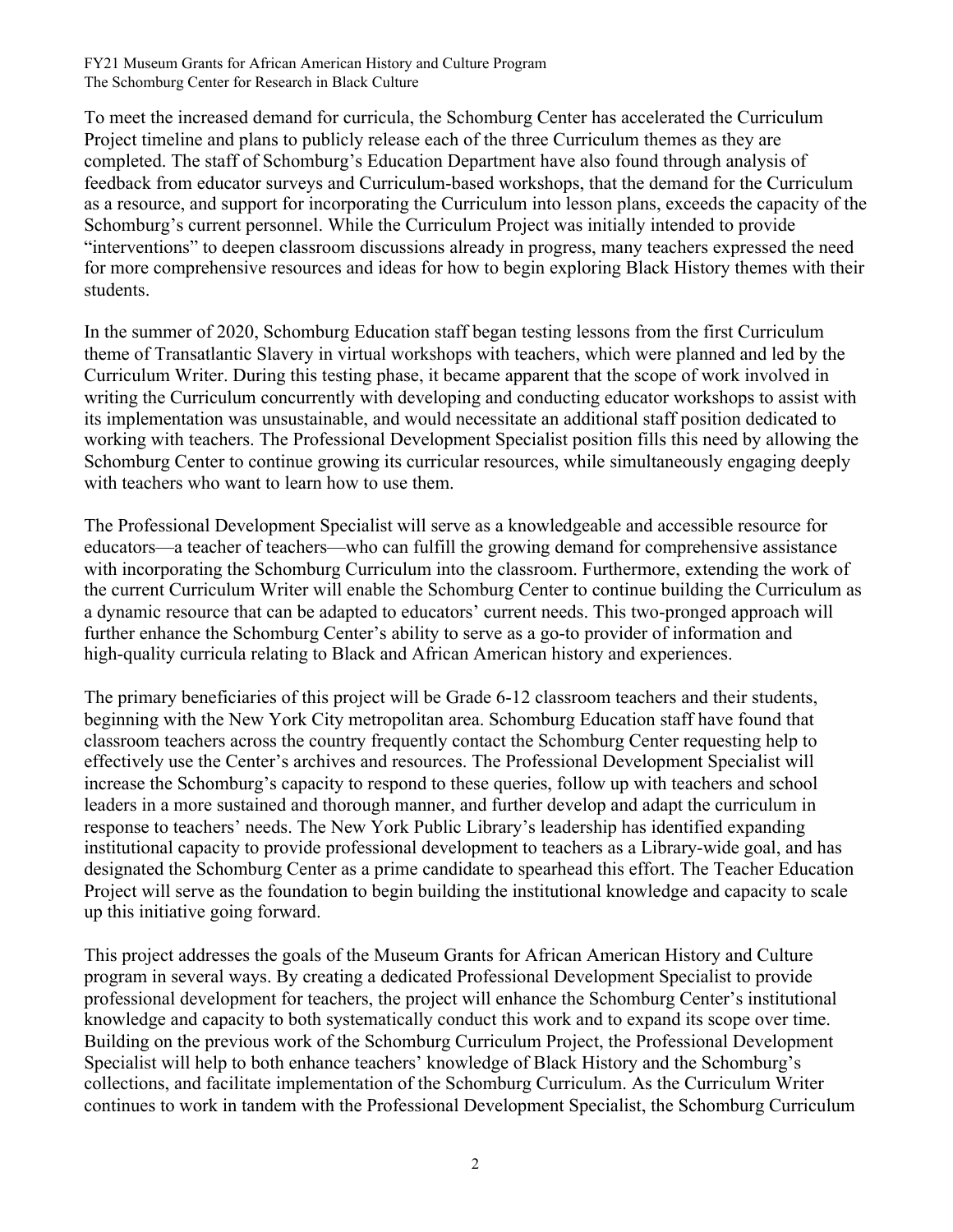can be further developed and refined, thereby increasing the Schomburg Center's capacity to more effectively meet educators' classroom needs.

## **2. Project Work Plan**

The first phase of the Teacher Education Project will involve recruiting and hiring a part-time Professional Development Specialist as a member of the Schomburg Education team. The Project Director, Dr. Brian Jones, will conduct a focused search for this position. Working in conjunction with Dr. Jones, the Curriculum Writer, and the rest of the Schomburg Education Department staff, the Professional Development Specialist will develop workshops for educators that are designed to introduce them to the Schomburg Curriculum and provide support to assist with implementing the Curriculum into their classrooms. The majority of workshops will be structured as mock lessons, with the Professional Development Specialist acting as the teacher and educators experiencing each lesson as a student would. At selected moments during the workshops, teachers will be prompted to consider the perspective of their own students, to observe the choices that the workshop facilitator is making, and to contemplate how they might adapt the procedures for their own purposes.

In each lesson, participants will consider a different archival item from the Schomburg Center's collections and reflect on how that item might revise conventional Black History narratives. While most workshops will be one hour in length, longer formats will occasionally be offered as well, allowing for historians and other scholars to make presentations, answer teachers' questions, and support increasing their knowledge of Black History. In surveys following a recent professional development workshop that the Schomburg co-produced with The New-York Historical Society on the history of racism in school discipline, participating teachers overwhelmingly cited a moderated discussion with a historian as a highlight of the session.

In conducting these types of workshops, the Schomburg Education Team has gleaned that when tasked with learning new narratives in Black History, teachers need the opportunity to do so in different modes, including listening to lectures, asking questions, and talking with each other. The Professional Development Specialist will allocate time in each workshop for these multiple modes of learning, as well as time for participants to share insights, ideas, suggestions, and other feedback, which can be analyzed following each workshop's conclusion and used to guide further workshop revisions.

Creating that space for teachers to think and talk about teaching is vital. In summer 2020, for example, Schomburg's Curriculum Writer led a workshop for teachers that centered on the use of a two-page document from the Schomburg's archives that appears to describe a court case brought by "Nancy, a woman of color" against a defendant, Joseph Butler, whom she accused of "restraining her of her liberty" for approximately three months in the Arkansas Territory in 1828. Before viewing this document, participants first used visual thinking strategies to decipher a 19th century abolitionist engraving depicting two elite white men offering freedom to an enslaved woman, who reacts with reluctance. In this lesson, the contrast between the engraving and the document from Schomburg's collections highlights the theme of agency and leadership in the abolitionist movement. Whereas the engraving suggests Black people received freedom as a gift from white people, the letter shows a Black woman advocating in her own interest, taking her enslaver to court (and the second page of the document seems to suggest that she may have prevailed). After reading and discussing the document, participants asked many questions about its historical background, and several remarked that their students would find the story surprising, since enslaved women are not often thought of as having the opportunity or means to take an enslaver to court. Others shared ideas about how best to integrate the document into their current teaching, such as pairing it with historical fiction.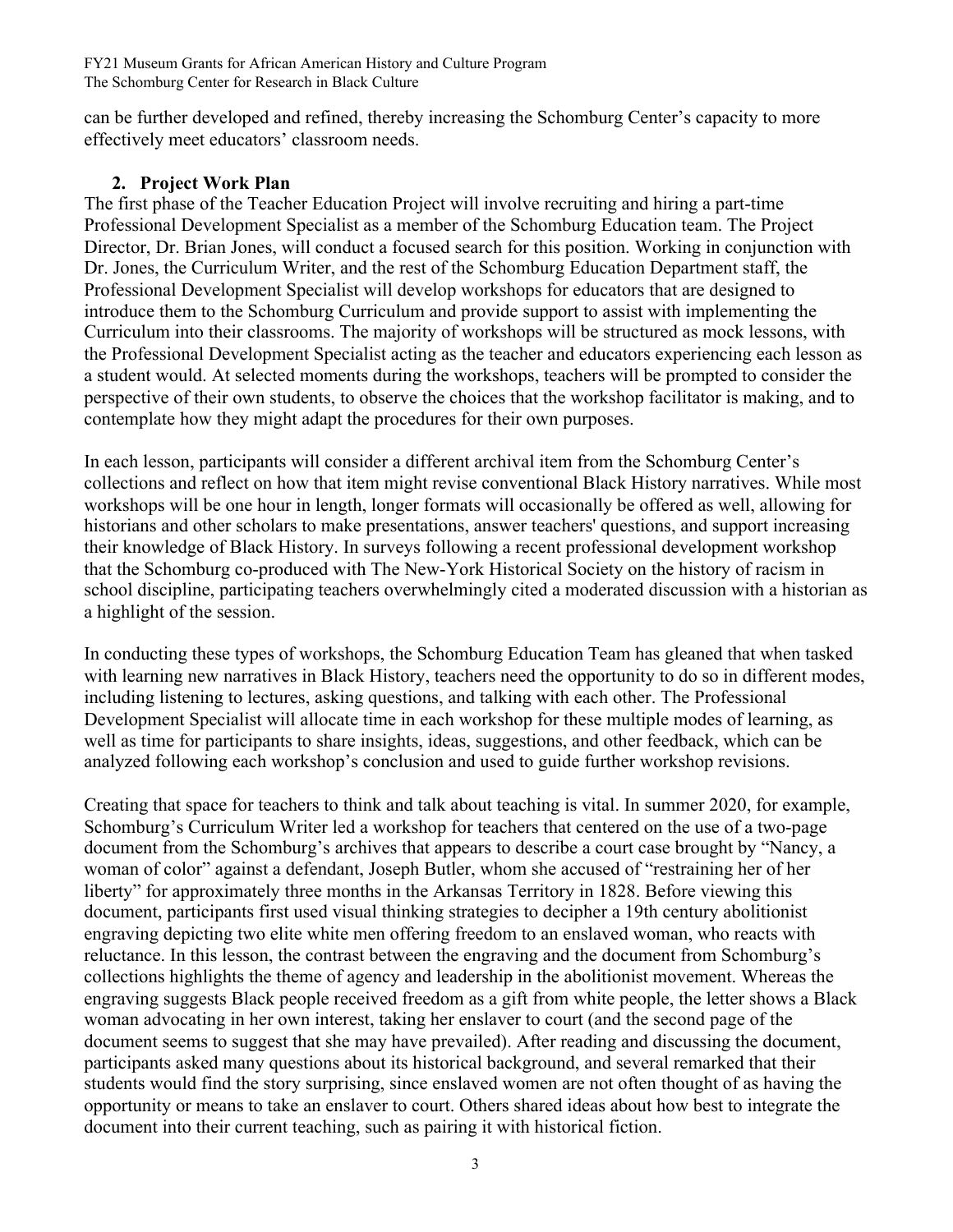In the Schomburg Teacher Education Project, teachers participating in such a workshop will be surveyed about their own educational gains from the workshop. In addition to increases in their understanding of, interest in, and confidence using the Schomburg Curriculum, teachers will also benefit from the opportunity to take archival reproductions included with each lesson back to their classrooms, with new ideas about how best to use them. Workshops in Year 1 of this project will be based on the three themes of the Schomburg Curriculum Project: Transatlantic Slavery, Black Power, and Black Women's Stories. The Professional Development Specialist will lead these workshops, conduct post-workshop surveys with participants, and further follow up with participants as necessary. Most workshops will be conducted virtually due to COVID-19; limited in-person workshops will be offered if and when the Schomburg Center can safely conduct group events.

Workshops will be advertised through the Schomburg Center's social media accounts, and also via Schomburg's educator database of roughly 6,000 members, most of whom teach in the New York City metropolitan area. This database will serve as a starting point for systematically tracking educators and schools that participate in the workshops and that adopt parts or all of the Curriculum, and also for capturing participant feedback. This feedback will be used to assess the efficacy of the workshops and help the Professional Development Specialist to adapt and refine the workshops to best suit participants' needs. Workshops will be offered iteratively, with assessment and revision taking place throughout the course of the project. At the end of the project's first year, the Schomburg Center will engage an external reviewer to evaluate both the workshops and the Curriculum, and issue a brief written report that can be used for continuous quality improvement.

The most evident risks to this project will be the ability to attract and hire a professional with the appropriate skills and qualifications as the Professional Development Specialist, to attract and sustain a significant amount of educator participation in workshops, and to ensure that the workshops are useful to teachers and facilitate them implementing the Schomburg Curriculum. To ensure that the Professional Development Specialist has the necessary experience and qualifications to conduct educational sessions for teachers, the Project Director, Dr. Brian Jones, will conduct a comprehensive search to hire an experienced educator, who ideally will have a minimum of three years of experience as classroom teacher, a minimum of two years of experience conducting professional development workshops, and demonstrated knowledge and experience teaching Black History. Dr. Jones is well-acquainted with Education and History faculty and with networks of grade 6-12 teachers in the New York metropolitan area, and will make use of these connections in the recruitment of the ideal candidate. In addition to formally listing the position in relevant publications and websites, Dr. Jones will ensure that the hiring announcement is circulated in targeted communities of potential applicants.

Teacher participation in Schomburg's existing professional development programming, as well as incoming teacher queries to the Schomburg Center, both indicate a strong demand for the work proposed in this project. The Schomburg Education staff will be proactive in ensuring sustained interest in the Schomburg Curriculum and participation in the proposed professional development workshops through promotion of the Curriculum, the services of the Professional Development Specialist, and the availability of the workshops. Additionally, the Schomburg Center has two strategic assets for expanding reach among teachers. First, the Schomburg regularly collaborates with partner organizations that are well-established in the field of professional development, such as Facing History and Ourselves and The New-York Historical Society. Second, the State of New York has granted NYPL the ability to distribute Continuing Teacher and Leader Education (CTLE) credits, which teachers must obtain to maintain their licensure in the state, further incentivizing them to attend Schomburg workshops.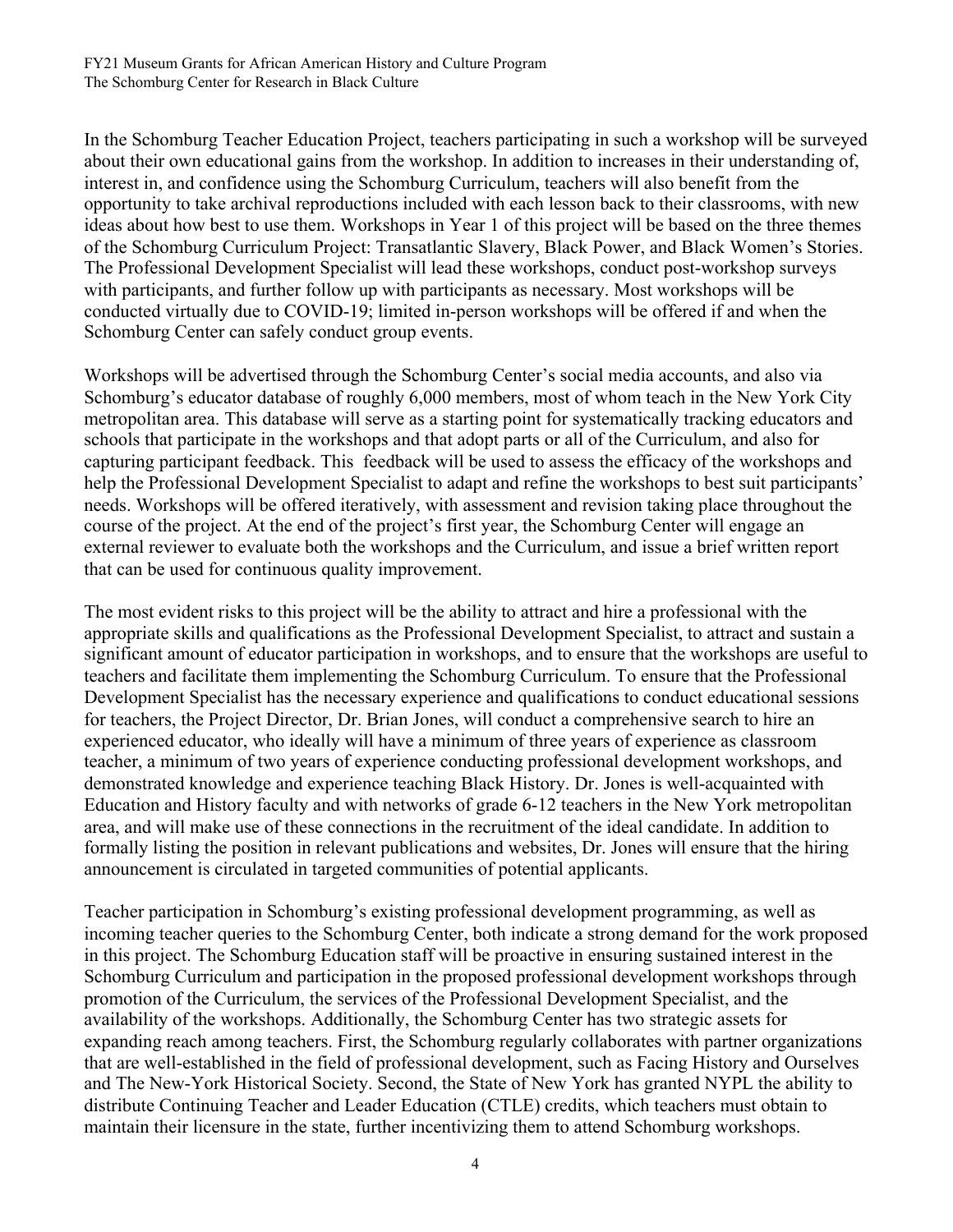This project is the logical extension of the work the Schomburg Center is already doing with these assets. For example, in each of the past three years, the Schomburg has partnered with The New-York Historical Society to offer CTLE credit-bearing, archive-based workshops for teachers. In December of 2019, the Schomburg also partnered with The New-York Historical Society and Facing History and Ourselves to co-produce a daylong credit-bearing symposium on teaching about school segregation, during which Dr. Jones led a workshop that exposed participating teachers to documents and images from the Schomburg Center's collections that helped them learn about the history of school segregation in New York City.

The Schomburg Center will retain the services of an external evaluator in the first year of the project to assess the extent to which the workshops are useful to educators and the Curriculum is being implemented. This evaluator will be a knowledgeable and experienced professional in education and the pedagogy of Black Studies . The Professional Development Specialist will also regularly survey workshop attendees following their participation to assess their perceptions of the strengths and weaknesses of the workshops. The Professional Development Specialist will be charged with surveying the Schomburg's educator database, following up with teachers who adopt the Schomburg Curriculum, and recording and tracking statistics to quantify the impact of this project, including the number of participating teachers, schools, and students reached by Curriculum-based lessons.

Dr. Brian Jones, Associate Director of Education at the Schomburg Center, will manage this project and conduct the initial project planning. Dr. Jones is an educator with almost two decades of experience teaching in New York City public schools, teaching teachers in the Hunter College School of Education, and conducting professional development workshops at the Schomburg Center. The Professional Development Specialist will work collaboratively with Dr. Jones, the Curriculum Writer, and other Schomburg Education staff to carry out ongoing project development and implementation; the Professional Development Specialist will ultimately be responsible for the day-to-day implementation of the workshops.

The Curriculum Writer, Nicole Daniels, will be responsible for writing new lesson plans for the Schomburg Curriculum. The Manager of Education Programs, Kadiatou Tubman, and the Education Coordinator, Zenzele Johnson, will participate in regularly reviewing and offering critical feedback for lesson plans and workshops. They will also oversee the implementation of lessons from the Schomburg Curriculum in the youth programs they respectively manage, the Junior Scholars Program and Teen Curators Program. The current Schomburg Center Director will be leaving NYPL in 2021; if necessary, the interim Director will provide assistance with project planning and oversight until a permanent replacement is hired.

This project will be implemented using a phased approach over the three-year grant period. In July and August of 2021, the Professional Development Specialist position will be advertised for potential applicants. The Schomburg Center is well-positioned to utilize its professional networks to generate a strong pool of qualified applicants, and the Professional Development Specialist position is expected to be filled and the new employee onboarded in September and October of 2021. Planning for the first round of workshops for teachers will happen in October and November of 2021. These workshops will be based on the five lessons completed for the first theme of the Schomburg Curriculum Project, Transatlantic Slavery. This series of workshops will be advertised to the more than 6,000 educators in the Schomburg's database and through the Schomburg's social media accounts. Workshops will begin taking place in December 2021.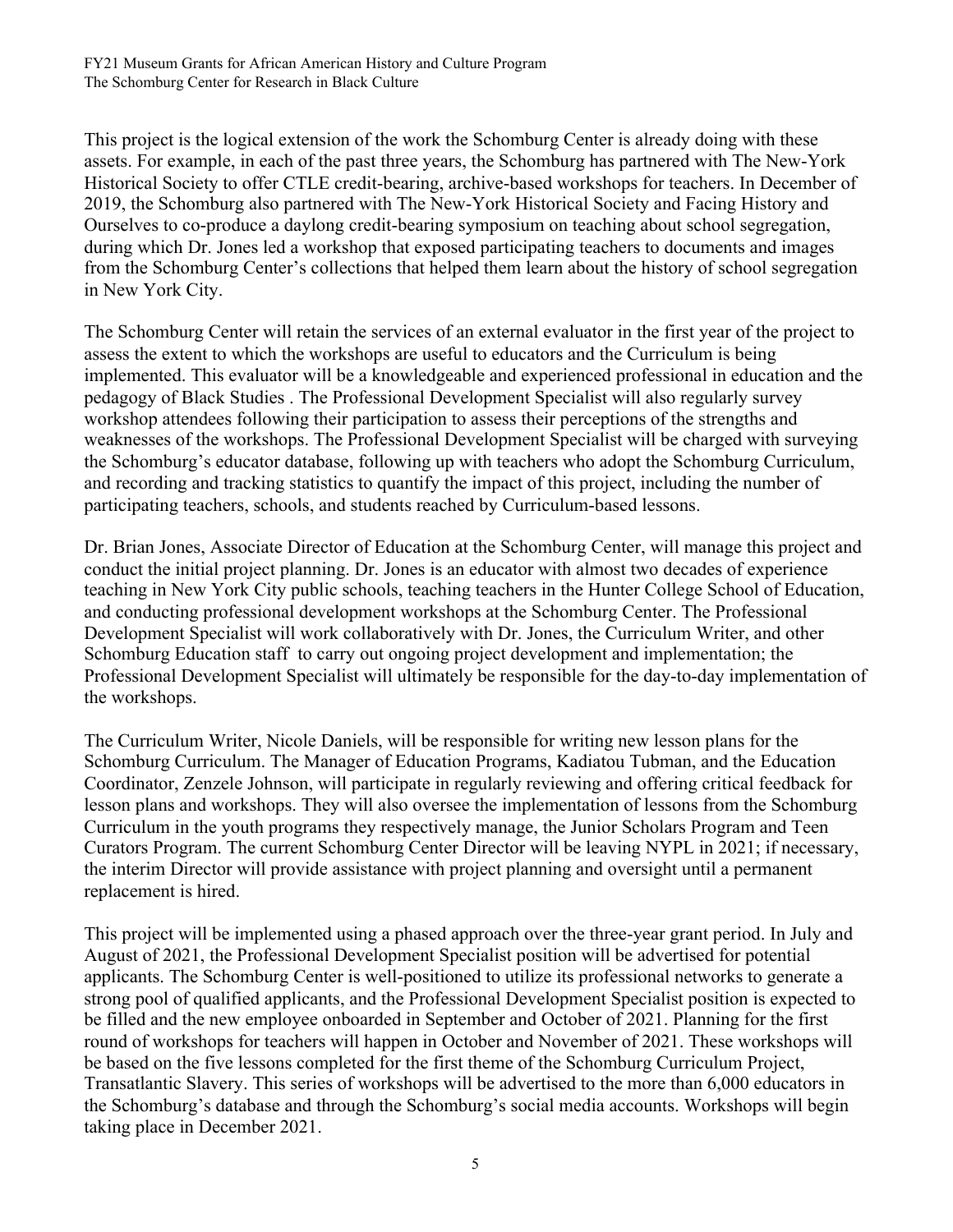All workshop participants will be asked to complete exit surveys (a requirement for CTLE credit-bearing workshops); starting in January 2022, that data will be used to plan a new round of workshops, advertise them, update the participant database, and conduct follow-up with participants. The next round of workshops will focus on the second Curriculum theme, Black Power, and will begin in February 2022, followed by another period of assessment, revision, and planning. In March 2022, an external evaluator will be retained to attend workshops, and in April 2022, workshops will be conducted on the third and final theme from the original Schomburg Curriculum Project, Black Women's Stories. A final round of workshop assessments will be done in May 2022, along with analysis of the external evaluator's program assessment. A new planning phase will then begin for summer workshops to be held June and July of 2022.

In Project Years Two and Three, the Curriculum Writer will develop new content for the Schomburg Curriculum. These new Curriculum themes and units will be guided by educator feedback from the Year One workshops and crafted in response to the needs expressed by teachers to the Schomburg Education Team, while also making use of the strengths of the Schomburg's archival collections. The previously described workshop paradigm, led by the Professional Development Specialist, will progress using these new lesson plans. At each project stage, the Associate Director of Education, the Curriculum Writer, and the Professional Development Specialist will collaborate to determine how best to move the project forward. Other members of the Schomburg Education Department will also review lesson plans and workshops and offer constructive feedback. As in Year One, the approach in Years Two and Three will be an iterative process of planning, executing workshops, followed by assessment, revision, and planning a new round of workshops.

The Professional Development Specialist will be responsible for creating and maintaining a database of workshop participants, which will include collected data on school, location, subject and grade level(s) taught. The Professional Development Specialist will use quantitative and qualitative surveys to track educators' usage and implementation of the Schomburg Curriculum, and other correspondence to record and store qualitative feedback. The Schomburg Curriculum will ultimately be made available on The New York Public Library's website for anyone in the world to access for free. Workshops for educators will also be open to the public, but will be advertised specifically to educators. Highlights and analysis of the quantitative and qualitative data collected regarding the dissemination and use of the curriculum and participation in the workshops will be shared with Schomburg Center and NYPL staff and leadership.

To carry out this project, the Schomburg Center respectfully requests a grant of \$245,705 to be used over three years, from July 2021 through June 2024, to be matched by the Schomburg's investment of \$248,379. The bulk of this funding (\$155,250) is earmarked to support the Professional Development Specialist and the Curriculum Writer as essential project personnel. The Professional Development Specialist will be funded over the full three-year grant period, while the Curriculum Writer will be funded in Year 2 and half of Year 3 to avoid overlap with current IMLS funding for the aforementioned Curriculum Project. Both positions are part-time and will provide 15 hours of work per week. Additional project support will be provided by the Schomburg Education team and funded through NYPL's cost-share investment. Further grant-funded and cost-share expenses are outlined in the Budget Justification, including other professional services required for this project.

# **3. Project Results**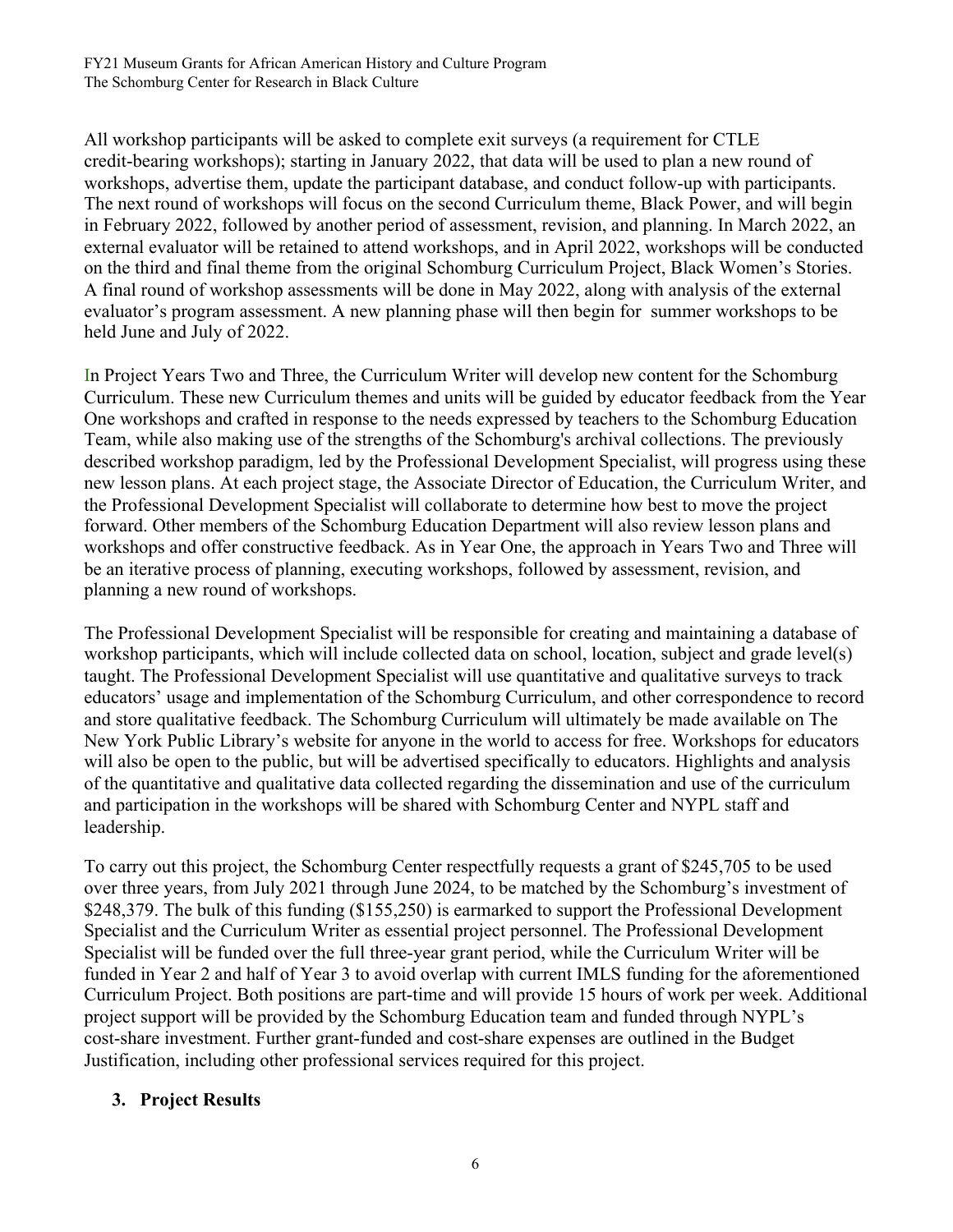The Schomburg Teacher Education Project aims to fulfill the IMLS Agency-Level Goal of increasing public access to information through libraries and museums. The intended result of this project is to expand the widespread use of Schomburg Center archival resources in Grade 6-12 classrooms in the New York City metropolitan area and beyond by providing educators with increased access to thoughtful and classroom-ready archive-based curriculum and professional development opportunities. To this end, the project will make it significantly easier for teachers to successfully utilize the Schomburg Center's archival materials in their classrooms, particularly at this historical moment when many educators are searching for high-quality resources to help students develop academically sound ways of studying and thinking about Black History and the legacy of racism.

The Teacher Education Project is designed to enable classroom teachers to engage with and absorb new narratives and ideas in Black History, in order to better equip these teachers to share these narratives with their students. Teachers who attend Schomburg's professional development workshops and use the Schomburg Curriculum will become more knowledgeable about contemporary ideas in Black History, and will be adequately prepared with resources to help their students engage with them as well. The Schomburg Teacher Education Project will ultimately make participating teachers and students more aware of the Schomburg Center, its unique and unparalleled collections, and the process of using archival resources to examine and contemplate Black History. The Professional Development Specialist will collect and report the number of attendees to Schomburg's professional development workshops, the location of their schools, and the grade level(s) and subjects that they teach. Staff will also collect and report the number of educators who indicate having used any part of the Schomburg Curriculum in their teaching, the number of students exposed to those lessons, and qualitative data about educators' experience participating in our workshops and about their experience using the curriculum.

The Library's current IMLS-funded Curriculum Project contributes to the ongoing digitization of Schomburg Center archives. Each time permission is acquired to use an item in the curriculum, the item becomes digitized and thus available as part of NYPL's digital collections. This in turn expands overall access to the Schomburg's collections, as well as increases educators' capacity to utilize these resources. The proposed Teacher Education Project will further enhance this accessibility as the Schomburg Curriculum is further developed and use of the curriculum by educators is broadened. This project will also build on the foundational work currently being done to develop the Schomburg Curriculum. The Curriculum will ultimately be made available digitally for open access by educators anywhere in the world. The Teacher Education Project will further support the development of the Curriculum as a virtual resource that expands over time by funding an additional year and a half of time for the Curriculum Writer to work on adding new lesson plans to the Curriculum. These new lessons will be developed in response to feedback from educators on their needs, and in consideration of the strengths of the Schomburg Center's archival collections.

The New York Public Library's leadership is committed to supporting teacher education as an institution-wide strategic initiative, and the Schomburg Center has been identified as an ideal candidate to lead this work. The Schomburg Center has established trust with teachers both as an educational resource capable of delivering high-quality professional development opportunities, and as a reservoir of knowledge and socially relevant ideas that can help to enhance students' educational experiences. Going forward, the Library will seek additional support from multiple funding sources to sustain this effort, building on the valuable experience gained through both the Curriculum Project and the proposed Teacher Education Project to develop and sustain this work as a permanent set of human and intellectual resources that the Library makes available to educators.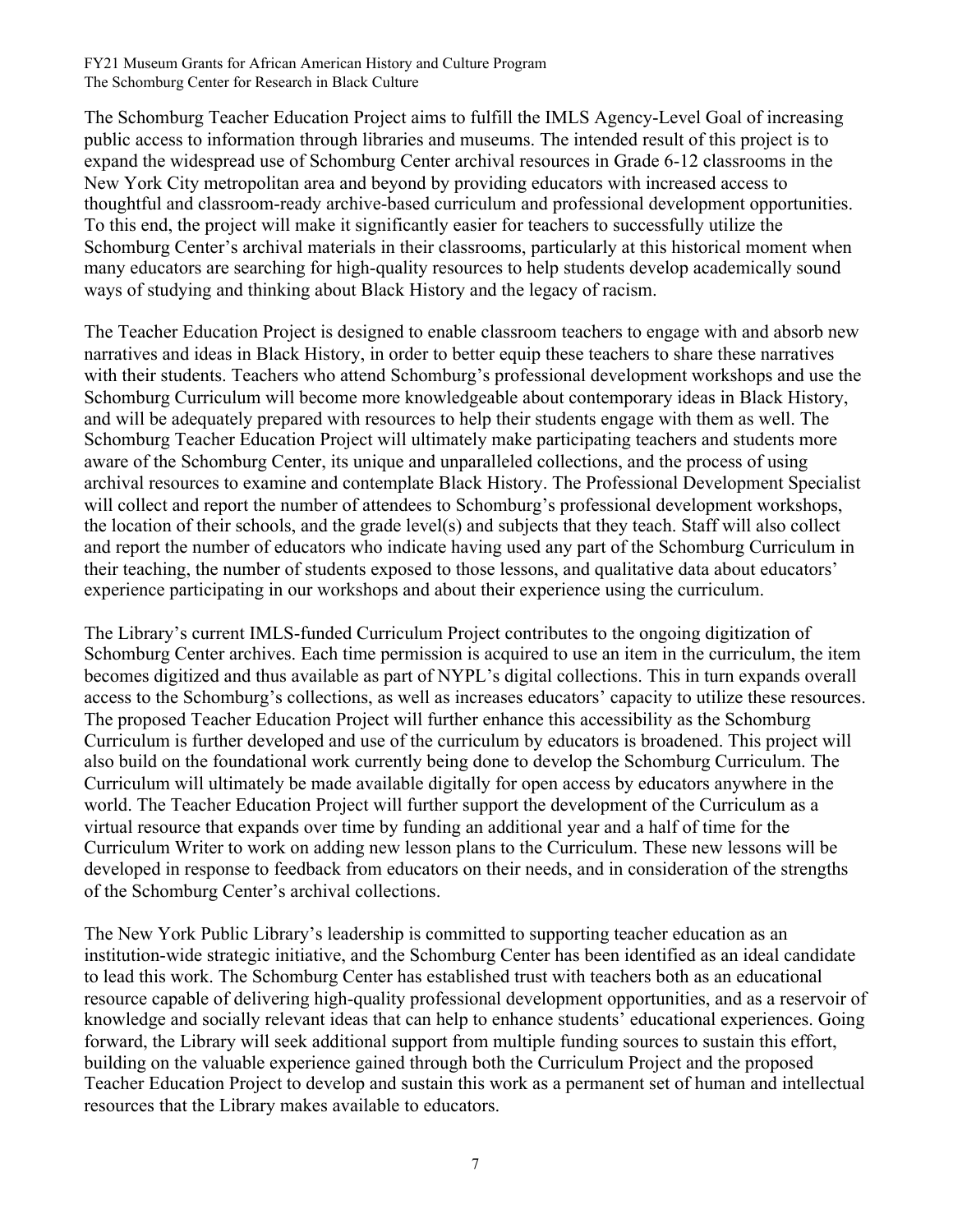#### Grant Year 1 Activities (July 2021 - June 2022)

| Assoc Director: AD Prof Development Specialist: PDS Curriculum Writer: CW                                                                                                                                                               | July | Aug | Sept | Oct | Nov | <b>Dec</b> | Jan | <b>Feb</b> | Mar | Apr | May | June |
|-----------------------------------------------------------------------------------------------------------------------------------------------------------------------------------------------------------------------------------------|------|-----|------|-----|-----|------------|-----|------------|-----|-----|-----|------|
| Associate Director (AD) advertises Schomburg Professional Development Specialist position<br>and interviews applicants; Curriculum Writer (CW) researches third and final unit of original<br>Curriculum Project: Black Women's Stories |      |     |      |     |     |            |     |            |     |     |     |      |
| AD hires and onboards Schomburg PDS; CW begins writing Unit 3                                                                                                                                                                           |      |     |      |     |     |            |     |            |     |     |     |      |
| PDS plans first round of workshops; CW writes and revises Unit 3                                                                                                                                                                        |      |     |      |     |     |            |     |            |     |     |     |      |
| PDS advertises & conducts first round of workshops on Schomburg Curriculum Theme 1:<br>Transatlantic Slavery; CW works on publishing Unit 3                                                                                             |      |     |      |     |     |            |     |            |     |     |     |      |
| PDS follows up with participants, prepares, advertises, and conducts next round of<br>workshops on Schomburg Curriculum Theme 2: Black Power; AD and CW begin planning new<br>curricular writing                                        |      |     |      |     |     |            |     |            |     |     |     |      |
| AD engages External Evaluator; PDS follows up with participants, prepares, advertises, and<br>conducts next round of workshops on Schomburg Curriculum Theme 3: Black Women's<br><b>Stories</b>                                         |      |     |      |     |     |            |     |            |     |     |     |      |
| PDS follows up, updates database, works with AD to digest external evaluation, plans<br>summer workshops                                                                                                                                |      |     |      |     |     |            |     |            |     |     |     |      |
| PDS conducts summer workshops (topics TBA)                                                                                                                                                                                              |      |     |      |     |     |            |     |            |     |     |     |      |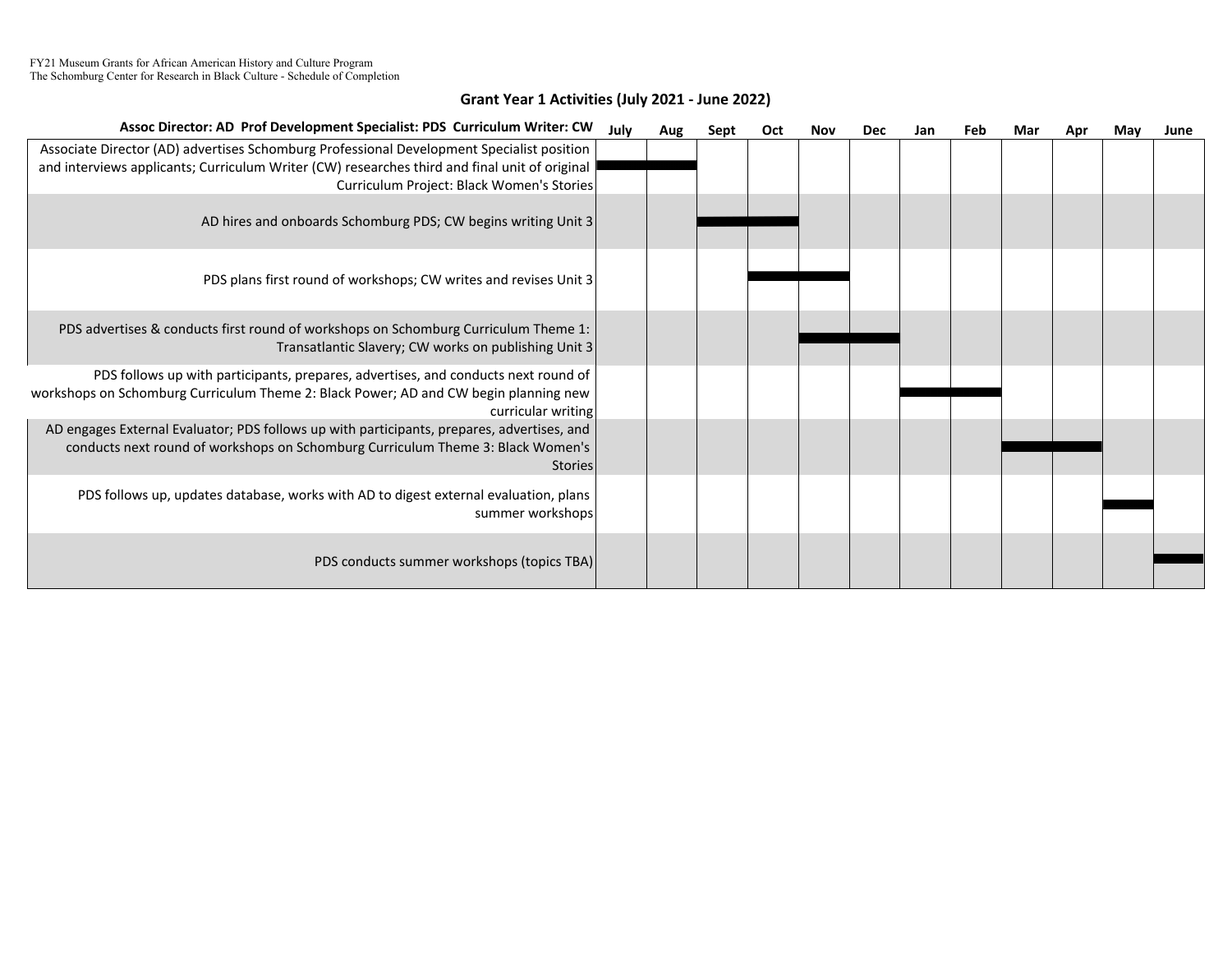#### Grant Year 2 Activities (July 2022 - June 2023)

|                                                                                                                                                                    | July | Aug | Sept | <b>Oct</b> | Nov | <b>Dec</b> | Jan | Feb | Mar | Apr | May | June |
|--------------------------------------------------------------------------------------------------------------------------------------------------------------------|------|-----|------|------------|-----|------------|-----|-----|-----|-----|-----|------|
| PDS conducts summer workshops (topics TBA)                                                                                                                         |      |     |      |            |     |            |     |     |     |     |     |      |
| AD, PDS and Curriculum Writer (CW) plan for new curriculum writing and for revising<br>professional development workshops                                          |      |     |      |            |     |            |     |     |     |     |     |      |
| CW researches new unit (TBA); PDS advertises and conducts revised workshops                                                                                        |      |     |      |            |     |            |     |     |     |     |     |      |
| CW writes new unit; PDS continuously assesses former workshops, revises, and begins<br>advertising and conducting new rounds of workshops using existing curricula |      |     |      |            |     |            |     |     |     |     |     |      |
| CW and PDS work together to develop, advertise, and conduct new workshops based on new<br>currciulm unit                                                           |      |     |      |            |     |            |     |     |     |     |     |      |
| CW and PDS revise curriculum and workshops based on feedback from educators                                                                                        |      |     |      |            |     |            |     |     |     |     |     |      |
| AD, PDS and CW plan and advertise summer workshops                                                                                                                 |      |     |      |            |     |            |     |     |     |     |     |      |